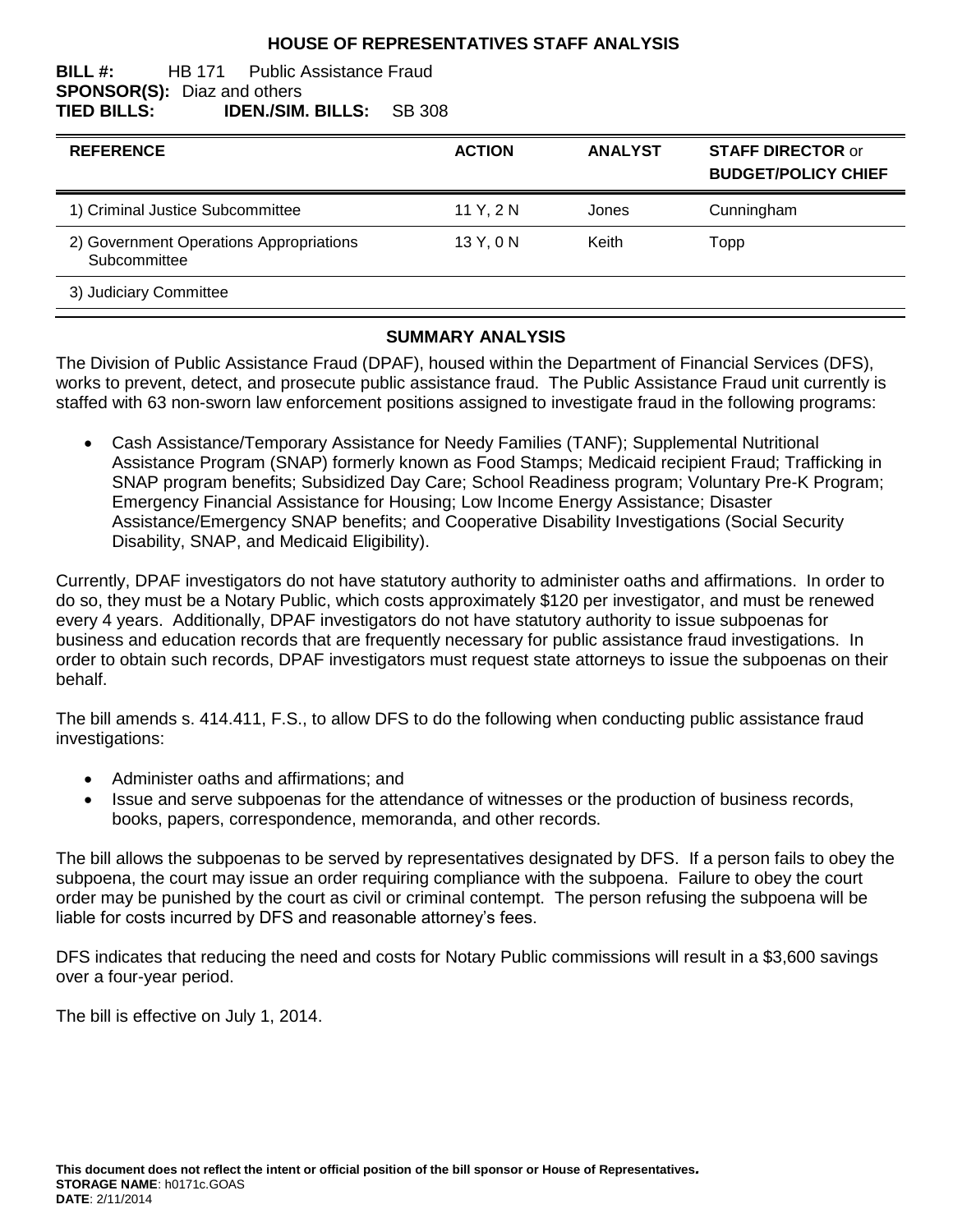### **FULL ANALYSIS**

## **I. SUBSTANTIVE ANALYSIS**

A. EFFECT OF PROPOSED CHANGES:

### **Current Situation**

The Division of Public Assistance Fraud (DPAF), housed within the Department of Financial Services (DFS), works to prevent, detect, and prosecute public assistance fraud. The Public Assistance Fraud unit currently is staffed with 63 non-sworn law enforcement positions assigned to nine field offices.<sup>1</sup>

DPAF investigates fraud in the following programs:

- Cash Assistance/Temporary Assistance for Needy Families (TANF);
- Supplemental Nutritional Assistance Program (SNAP) formerly known as Food Stamps;
- Medicaid recipient Fraud;
- Trafficking in SNAP program benefits;
- Subsidized Day Care;
- School Readiness program;
- Voluntary Pre-K Program:
- **Emergency Financial Assistance for Housing;**
- Low Income Energy Assistance;
- Disaster Assistance/Emergency SNAP benefits; and
- Cooperative Disability Investigations (Social Security Disability, SNAP, and Medicaid Eligibility). $<sup>2</sup>$ </sup>

Currently, DPAF investigators do not have statutory authority to administer oaths and affirmations. In order to do so, they must be a Notary Public,<sup>3</sup> which costs approximately \$120 per investigator, and must be renewed every 4 years.<sup>4</sup>

DFS does have statutory authority to issue subpoenas for:

- The enforcement of employer workers' compensation coverage requirements (s. 440.107(3)(f), F.S.);
- Investigations under the Insurance Code (s.  $624.321(1)(b)$ , F.S.);
- State Fire Marshal investigations under ch. 633, F.S. (s. 633.112, F.S.); and
- Disposition of unclaimed property investigations (s. 717.1301, F.S.).

Currently, DPAF investigators do not have statutory authority to issue subpoenas for business and education records that are frequently necessary for public assistance fraud investigations.<sup>5</sup> In order to obtain such records, DPAF investigators must request state attorneys to issue the subpoenas on their behalf.<sup>6</sup> This process is often time-consuming, particularly for the state attorneys and clerks of court.<sup>7</sup> Further, because not all of DPAF investigations are criminal in nature, state attorneys are limited in their ability to issue a subpoena for information necessary to complete a successful investigation.<sup>8</sup>

### **Effect of the Bill**

The bill amends s. 414.411, F.S., to allow DFS to do the following when conducting public assistance fraud investigations:

 $\overline{a}$ 

<sup>&</sup>lt;sup>1</sup> <http://www.myfloridacfo.com/division/PAF/#.UtRFS6NOncs> (last visited on January 13, 2014).

 $^{2}$ *Id*.

<sup>&</sup>lt;sup>3</sup> DFS Bill Analysis, January 13, 2014 (on file with the Criminal Justice Subcommittee).

<sup>&</sup>lt;sup>4</sup> *Id.* DPAF averages 10 renewals per year at a cost to DPAF of approximately \$1,200 per year.

<sup>&</sup>lt;sup>5</sup> Section 414.411, F.S.

<sup>6</sup> DFS Bill Analysis, January 13, 2014.

<sup>7</sup> *Id.* 8 *Id.*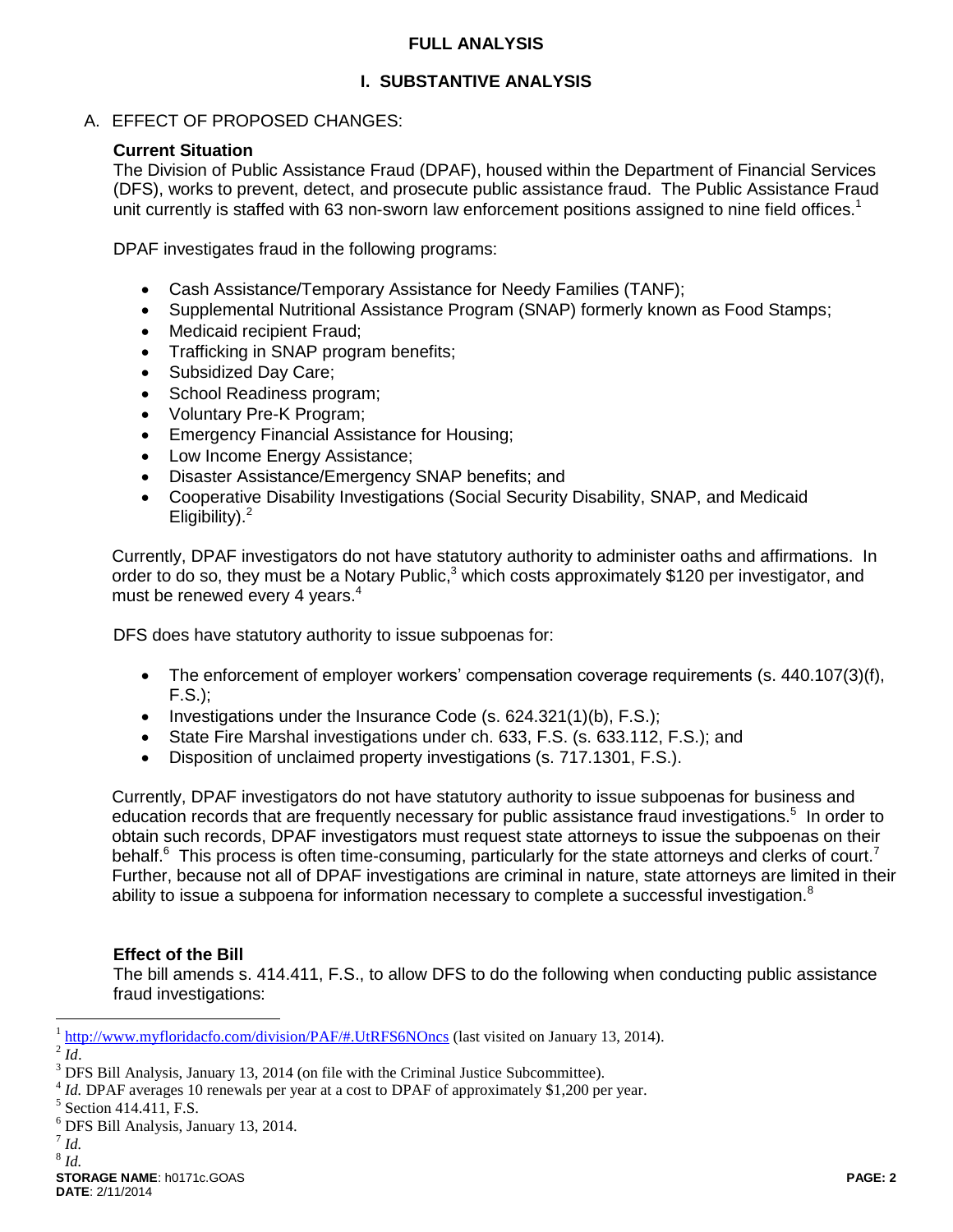- Administer oaths and affirmations: and
- Issue and serve subpoenas for the attendance of witnesses or the production of business records, books, papers, correspondence, memoranda, and other records.

The bill allows the subpoenas to be served by representatives designated by DFS. If a person fails to obey the subpoena, the court that has jurisdiction in the geographical area where the inquiry is being carried out or in the area where the person who has refused the subpoena is found, resides, or transacts business may issue an order requiring compliance with the subpoena. Failure to obey the court order may be punished by the court as civil or criminal contempt. The person refusing the subpoena is liable for costs incurred by DFS and reasonable attorney's fees.

B. SECTION DIRECTORY:

Section 1. Amends s. 414.411, F.S., relating to public assistance fraud.

Section 2. Provides an effective date of July 1, 2014.

### **II. FISCAL ANALYSIS & ECONOMIC IMPACT STATEMENT**

- A. FISCAL IMPACT ON STATE GOVERNMENT:
	- 1. Revenues:

None.

2. Expenditures:

The DFS indicates that there will be an insignificant reduction in expenditures for Notary Public commissions that will result in a \$3,600 savings over a four-year period. $9$ 

- B. FISCAL IMPACT ON LOCAL GOVERNMENTS:
	- 1. Revenues:

None.

2. Expenditures:

None.

C. DIRECT ECONOMIC IMPACT ON PRIVATE SECTOR:

None.

D. FISCAL COMMENTS:

The bill has an insignificant positive impact on state expenditures. Currently 45 of 63 positions within the DPAF are investigators who are also commissioned Notaries Public. With passage of this legislation, the DPAF will only retain 10 Notary Public commissions for the 45 investigators. The cost of these Notary Public commissions will be \$1,200, rather than \$4,800, providing for a cost savings of